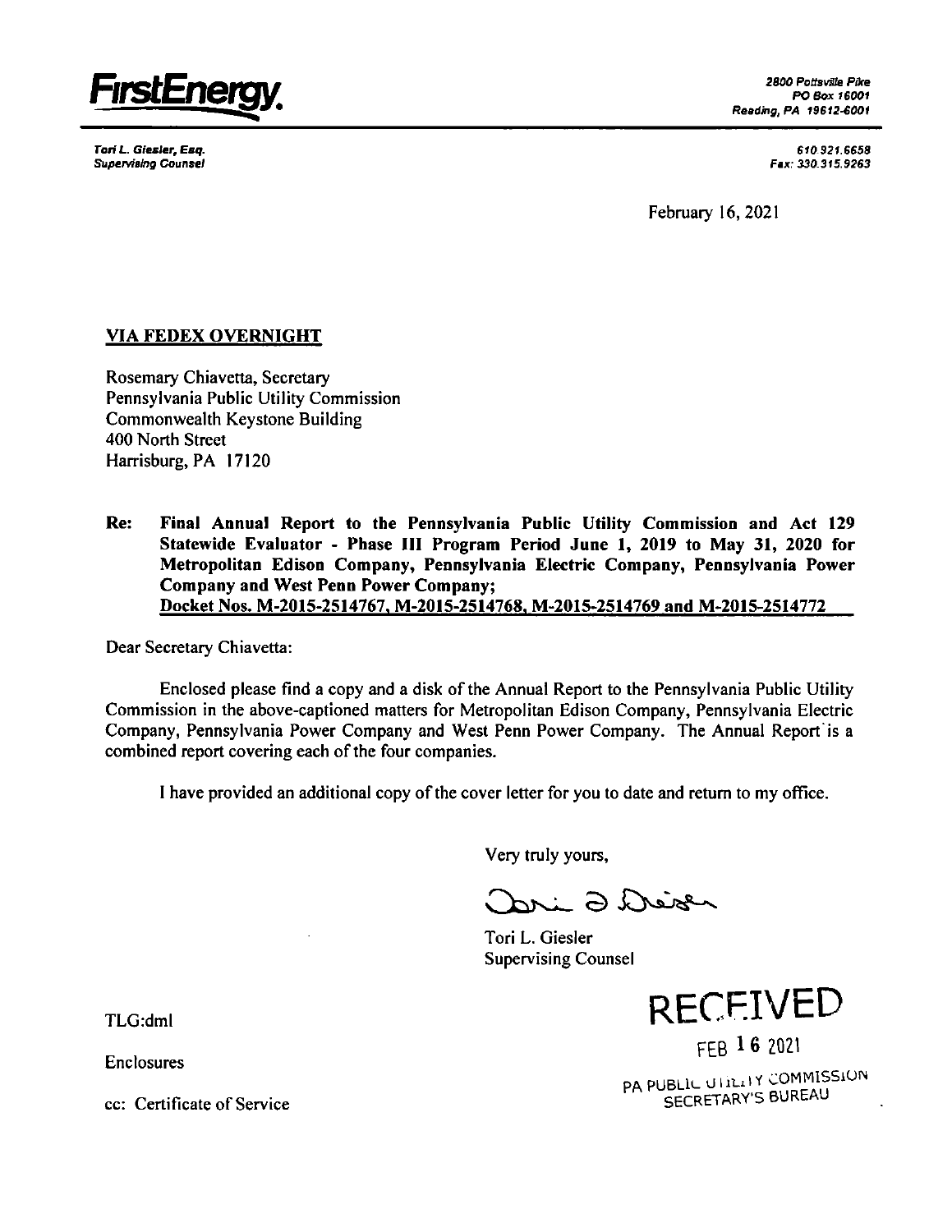## **BEFORE THE PENNSYLVANIA PUBLIC UTILITY COMMISSION**

| Final Annual Report to the Pennsylvania Public    | ÷              |                           |
|---------------------------------------------------|----------------|---------------------------|
| <b>Utility Commission and Act 129 Statewide</b>   | $\ddot{\cdot}$ | Docket No. M-2015-2514767 |
| Evaluator - Phase III Program Period June 1, 2019 | $\ddot{\cdot}$ | Docket No. M-2015-2514768 |
| to November 30, 2019 for Metropolitan Edison      | $\ddot{\cdot}$ | Docket No. M-2015-2514769 |
| Company, Pennsylvania Electric Company,           | $\mathbf{r}$   | Docket No. M-2015-2514772 |
| Pennsylvania Power Company and West Penn          | :              |                           |
| <b>Power Company</b>                              |                |                           |

## **CERTIFICATE OF SERVICE**

I hereby certify that I have this day served a true copy of the foregoing document upon the parties via First-Class Mail, listed below, in accordance with the requirements of § 1.54 (relating to service by a party).

Christy Appleby Darryl A. Lawrence Office of Consumer Advocate 555 Walnut Street 5<sup>th</sup> Floor, Forum Place Harrisburg, PA 17101-1923

Derrick Price Williamson Barry A. Naum Spilman, Thomas & Battle PLLC 1100 Bent Creek Blvd., Suite 101 Mechanicsburg, PA 17050

Sarah C. Stoner Harrisburg, PA 17105-1778 Daniel Clearfield Deanne M. O'Dell Eckert Seamans Cherin & Mellott, LLC 213 Market Street, 8<sup>th</sup> Floor P.O. Box 1248 Harrisburg, PA 17101

Scott H. DeBroff Clark Hill One Oxford Centre 301 Grant Street, 14<sup>th</sup> Floor Pittsburgh, PA 15219

Susan E. Bruce Charis Mincavage Vasiliki Karandrikas McNees Wallace & Nurick, LLC 100 Pine Street P.O. Box 1166 Harrisburg, PA 17108

Thomas J. Sniscak William E. Lehman Hawke McKeon & Sniscak, LLP  $100$  N.  $10<sup>th</sup>$  Street P.O. Box 1778

Patrick M. Cicero Elizabeth R. Marx Pennsylvania Utility Law Project 118 Locust Street Harrisburg, PA 17101

Sharon Webb Erin Fure Office of Small Business Advocate Forum Place 555 Walnut Street, 1<sup>st</sup> Floor Harrisburg, PA 17101

 $\overline{\mathcal{A}}$ 

Tori L. Giesler

February 16, 2021